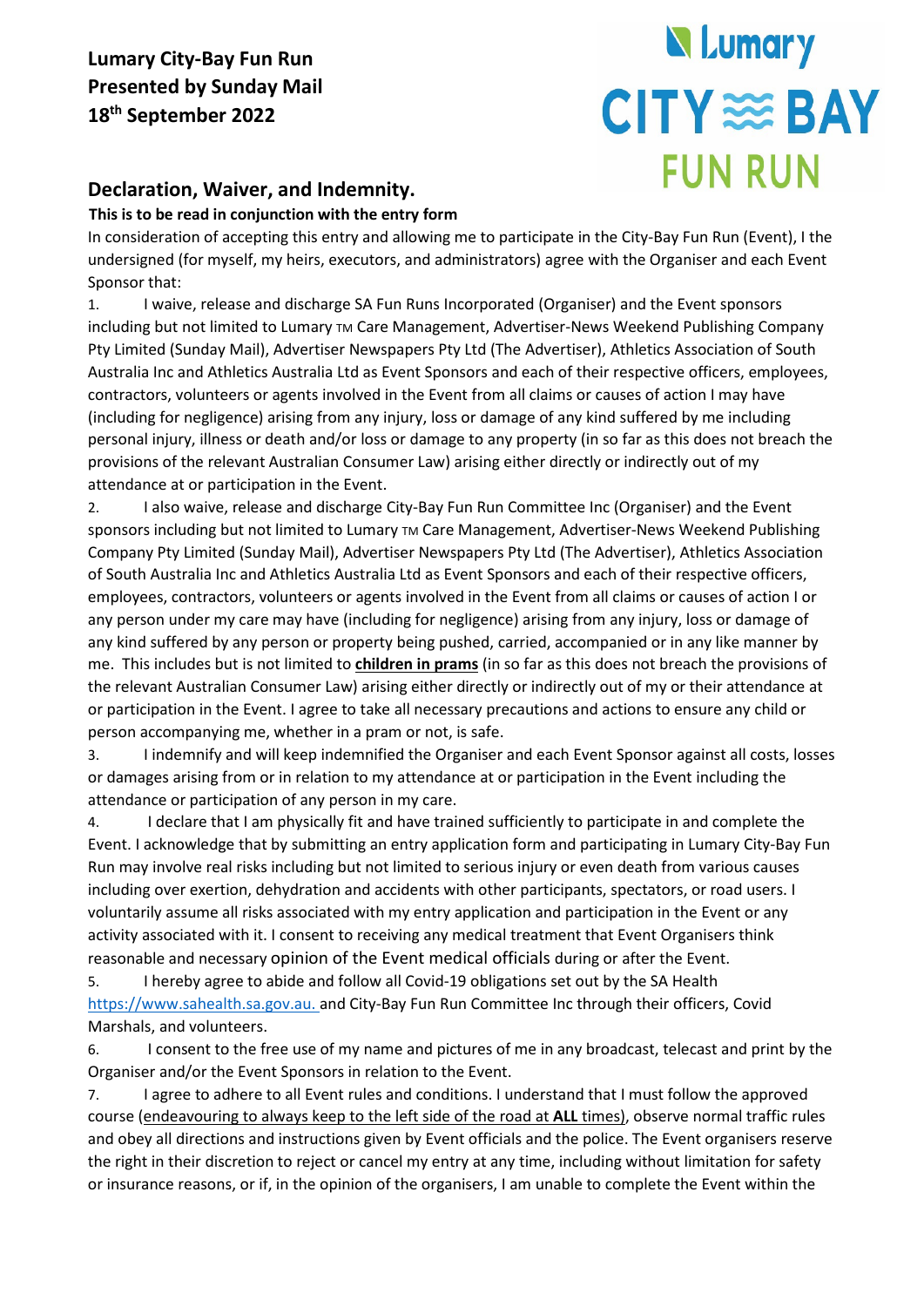cut-off times where City-Bay Fun Run Committee Inc. will not be required to refund entry fees in such circumstances.

8. I accept that I must wear the official race bib corresponding to the registration made in my name, and that the allotted number and sponsor's name can be seen for the duration of the Event. No roller skates, roller blades, hand-cycles, geared vehicles, skateboards, bicycles, scooters, any animals (Except Guide Dogs) or accessories that may cause injury will be permitted. I understand that starting before my assigned wave start time will result in disqualification.

9. I acknowledge that the Event organisers or its representative may remove me from the Event area and/or exclude me from participation in the Event (i) on medical, health and safety grounds (including to Event possible harm or injury to myself or any other person), (ii) to Event damage to any property, (iii) if my behaviour is inappropriate, offensive, or abusive, (iv) to prevent arrest any form of unauthorised marketing, including ambush marketing.

10. I agree to obey and accept the Event rules and any other instructions (whether announced on the day or otherwise) and understand that failure to do so may result in my removal from the Event, with no refund given.

11. I agree that the City-Bay Fun Run Committee Inc Office reserves the right to refuse entry into the Lumary City-Bay Fun Run on any grounds.

12. **I agree that should the Event be cancelled or if I do not participate in the Event for any reason, my entry fee will not be refunded, and no liability will attach to the Organiser or the Event Sponsors in relation to this.** If a person is unable to compete in the Event, a participant transfer option may be available for the same Event, on returning of the race bib and/or contacting our office.

13. In the Event of a force majeure (meaning any act, Event or cause which is beyond the reasonable control of the Organiser, including any act of God, strike, lock-out, act of public enemy, civil commotion, war, blockade, riot, state of emergency, fire, earthquake, storm, flood, wash-out, explosion, government restraint or any form of government intervention or epidemic or pandemic) the Organiser may cancel the Event or change how the Event is scheduled or delivered and/or change certain elements of the Event, and in those circumstances I acknowledge that I have no claim against the Organiser for any loss or damage incurred by me related to cancellation or changes to the Event including but not limited to any travel, accommodation, training, medical, equipment and apparel costs.

14. I consent to receive and agree to pay for any medical treatment (including transport by ambulance) which is considered in the reasonable opinion of the Event medical officials to be advisable, before, during or after the Event.

15. I consent to the Organisers entering my personal details contained into a database which will be used for the administration of the Event, including to SMS Event information to me if I have provided a mobile phone number. I also consent to my personal details being used in the following ways:

- a. To enable City-Bay Fun Run Committee Inc to contact me regarding updates or other similar Events.
- b. To enable Marathon Photos to email me photos taken during the race which are available to purchase.

16. I attend and participate in the Event exclusively at my own risk. At all times I have the option of not participating or withdrawing from the Event at any time.

17. I agree to walk and not to run if I am registered as a walker. If I intend to run and walk, then I will register as a runner.

18. In relation to donations, I understand that **GRASSROOTZ** manage the online donations and I consent to City-Bay Fun Run Committee Inc sharing my personal information with GRASSROOTZ for this [purpose. \(Please contact](http://www.everydayhero.com.au/help/home) **GRASSROOTZ**, for further information on donations at [support@grassrootz.com.au,](mailto:support@grassrootz.com.au,) [for](http://www.everydayhero.com.au/help/home) [details](http://www.everydayhero.com.au/help/home) [of](http://www.everydayhero.com.au/help/home) [fees, charges,](http://www.everydayhero.com.au/help/home) [full](http://www.everydayhero.com.au/help/home) [terms](http://www.everydayhero.com.au/help/home) [and](http://www.everydayhero.com.au/help/home) [conditions.\)](http://www.everydayhero.com.au/help/home)

19. Emergency contact name and phone number **must** be written on the space provided on my race bib and I agree that the Event organisers, or its medical representatives may contact that person and exchange my personal information with them in case of an emergency.

20. **The organisers do not guarantee the accuracy of any times or results published on the Event website, on the Advertiser website, Adelaidenow.com.au, or elsewhere. Please note, the results will not be published in the Advertiser newspaper.**